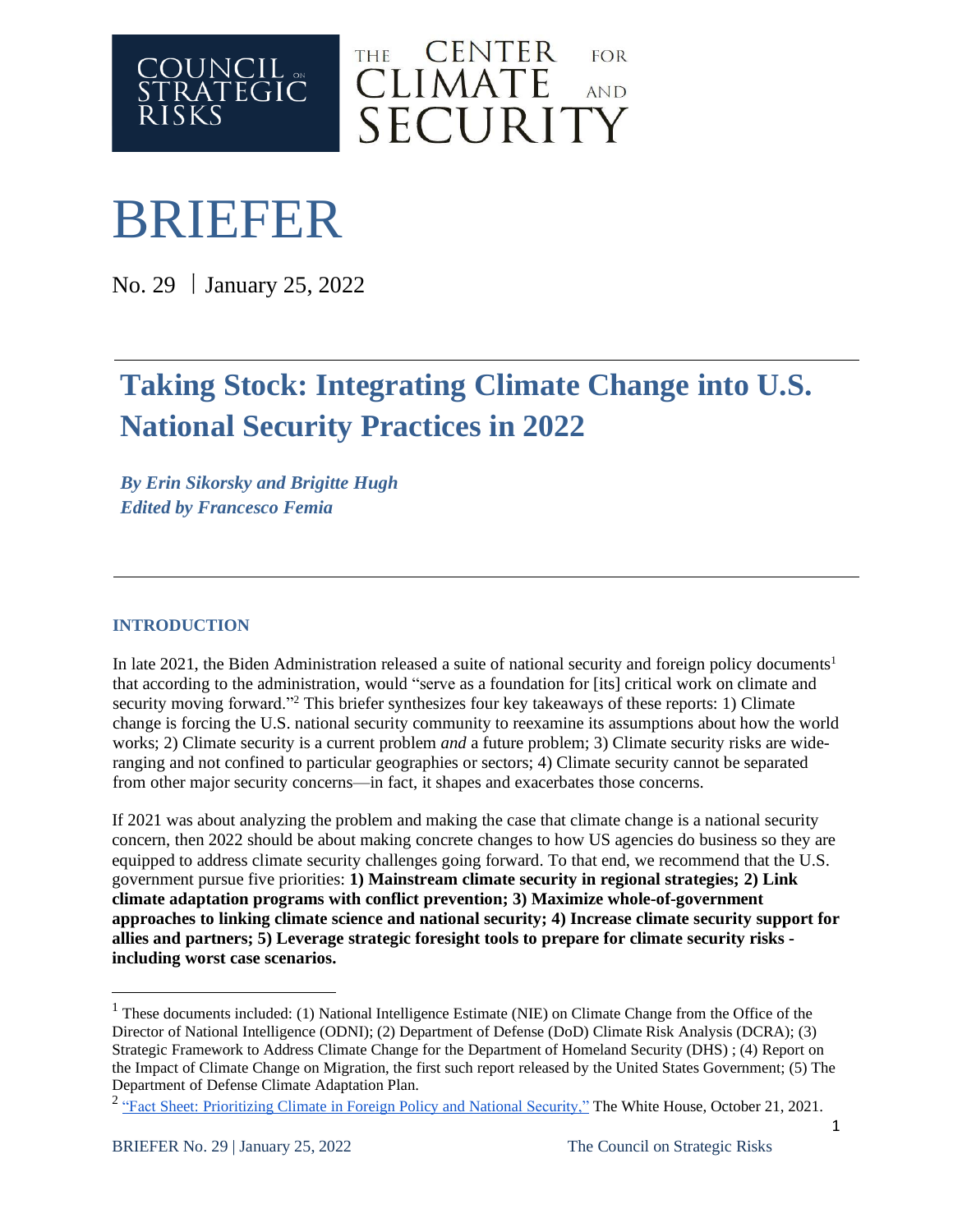#### **FRAMING THE PROBLEM: THEMES FROM 2021 CLIMATE SECURITY ANALYSIS**

In late 2021, the Biden Administration released multiple reports related to climate change and national security, including three analytic reports, the National Intelligence Estimate on Climate Change, the DoD Climate Risk Analysis, and the National Security Council-led Report on the Impact of Climate Change on Migration. The two other reports, the DoD Climate Adaptation Plan and the DHS Strategic Framework to Address Climate Change, were more traditional policy documents. USAID also released a draft climate change strategy for public comment that is now being finalized.

We have identified four major themes across each of these documents that frame the challenges faced by the U.S. government as it tackles climate security issues.

First**, climate change is forcing the U.S. national security community to reexamine its assumptions about how the world works**. The sixth Intergovernmental Panel on Climate Change (IPCC) assessment report, released in August 2021, notes that, "there will be an increasing occurrence of some extreme events unprecedented in the observational record with additional global warming, even at 1.5°C of global warming."<sup>3</sup> Preparation for future climate risks can no longer rest on past understandings of extreme events. As the DoD Climate Risk Analysis (DCRA) noted, "analyses based on historical frameworks will not be sufficient to prepare for future risks complicated by a changing climate."<sup>4</sup> Extreme weather, rising temperatures, and the energy transition are all factors which will upend traditional planning assumptions—from strategic level understandings of other countries' core interests to more tactical level understandings of where and when insurgent groups will likely fight.

Climate change is reshaping the security landscape and creating new threats. As Secretary of Homeland Security Alejandro Mayorkas notes at the beginning of the DHS Strategic Framework, the threats posed by climate change to the homeland deserves as much attention as terrorism, cyber threats, and the COVID-19 pandemic.<sup>5</sup>

Second**, climate security is a current problem** *and* **a future problem.** Climate change is already here. "Look at almost every place where you see threats to international peace and security today—and you'll find that climate change is making things less peaceful, less secure, and rendering our response even more challenging," said Secretary of State Antony Blinken at an United Nations Security Council meeting in September 2021.<sup>6</sup> As the DHS Strategic Framework explained, its plan was designed in part to tackle the department's "duty to safeguard the homeland from today's increasingly severe, frequent, and destructive climate change-related emergencies."<sup>7</sup> The DCRA also notes, "many effects to the physical environment are now unavoidable and will continue to shape our security environment."<sup>8</sup> Hence, adaptation and resilience measures are critical to the climate security response—to tackle existing challenges and those that will emerge over the next few decades.

However, the analysis across all the documents makes clear that climate adaptation and resilience only get you so far. Each report details how the security challenges associated with climate change will worsen in decades to come if emissions are not cut. The NIE outlines differentiated human security impacts at 1.5 degrees Celsius and 2.0 degrees Celsius warming, and notes the increasing pressure on governments to act as temperatures rise. As the report states, "Geopolitical tensions are likely to grow as countries

<sup>&</sup>lt;sup>3</sup> IPCC, 2021 Summary for [Policymakers,](https://www.ipcc.ch/report/ar6/wg1/) August 2021.

<sup>&</sup>lt;sup>4</sup> ["Department](https://www.ipcc.ch/report/ar6/wg1/) of Defense Climate Risk Analysis," Department of Defense, October 2021.

<sup>&</sup>lt;sup>5</sup> "DHS Strategic [Framework](https://www.dhs.gov/publication/dhs-strategic-framework-addressing-climate-change) for Addressing Climate Change," Department of Homeland Security, October 21, 2021.

<sup>&</sup>lt;sup>6</sup> [Secretary](https://www.state.gov/secretary-antony-j-blinken-at-un-security-council-meeting-on-climate-and-security/) Antony J. Blinken at UN Security Council Meeting on Climate and Security, UN Headquarters, Department of State, September 23, 2021.

<sup>&</sup>lt;sup>7</sup>"DHS Strategic [Framework](https://www.dhs.gov/publication/dhs-strategic-framework-addressing-climate-change) for Addressing Climate Change," Department of Homeland Security, October 21, 2021.

<sup>&</sup>lt;sup>8</sup> ["Department](https://www.ipcc.ch/report/ar6/wg1/) of Defense Climate Risk Analysis," Department of Defense, October 2021.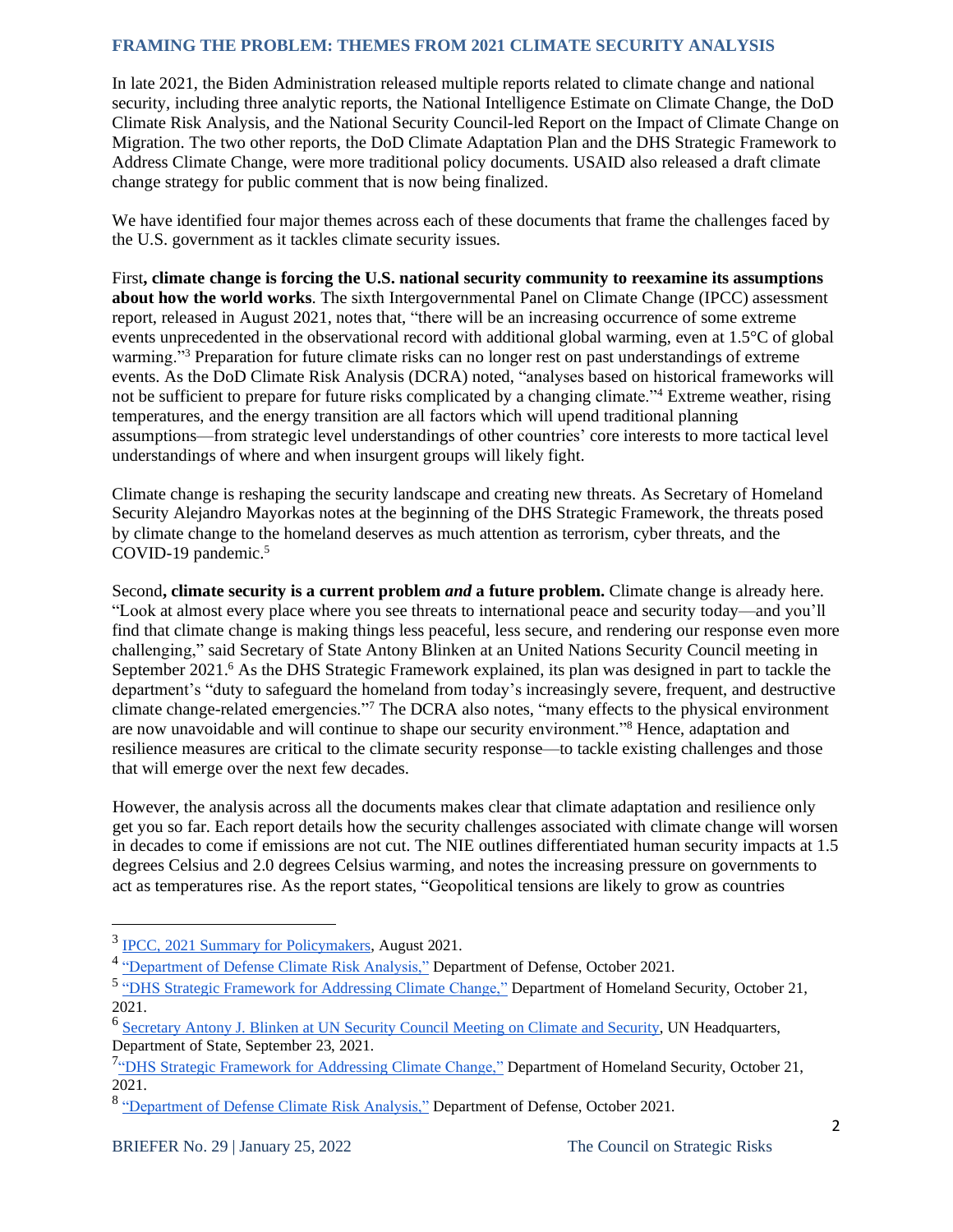increasingly argue about how to accelerate the reductions in net greenhouse gas emissions needed to meet Paris Agreement goals."<sup>9</sup> The Security Threat Assessment of Climate Change report released by the Center for Climate Security in 2020 showed that if the world remains on a 'high warming' trajectory, the security implications in the second half of the century will be catastrophic.<sup>10</sup>

Third**, climate security risks are wide-ranging and not confined to particular geographies or sectors.** No region of the world will be untouched by the climate crisis. As Tegan Blaine, a senior advisor at the United States Institute of Peace, put it: "Many geographies are going to become increasingly inhospitable to human society as we know it."<sup>11</sup> Though some countries may have more resources and tools available to navigate shocks to their systems, no country will escape the effects. The NIE identifies 11 countries facing high levels of insecurity due to climate hazards—including some in the United States' backyard (Guatemala, Honduras, Nicaragua) and some armed with nuclear weapons (Pakistan, India, North Korea). It also highlights two regional "arcs of vulnerability"—Central Africa and Pacific Island States.<sup>12</sup> Also concerning is what the NIE says about risks to the United States and other wealthy countries:

"The United States and others...are in a relatively better position...to deal with the major costs and dislocation of forecasted change, in part because they have greater resources to adapt, but will nonetheless require difficult adjustments. Climate impacts such as excessive heat, flooding, and extreme storms will prove increasingly costly, require some military shifts, and increase demands for humanitarian assistance and disaster relief operations. Adjusting to such changes will often be wrenching, and populations will feel negative effects in their daily lives that will become more difficult to reverse without successful efforts to reduce net emissions and cap warming temperatures. The impacts will be massive even if the worst human costs can be avoided."<sup>13</sup>

Fourth**, climate security cannot be separated from other major security concerns—in fact, it shapes and exacerbates those concerns.** Each of the reports emphasizes the interconnections between climate change, other security factors, and the second order risks that can emerge. The migration report puts it clearly, noting, "When combined with physical, social, economic, and/or environmental vulnerabilities, climate change can undermine food, water, and economic security. Secondary effects of climate change can include displacement, loss of livelihoods, weakened governments, and in some cases political instability and conflict."<sup>14</sup>

There is nothing more "major" right now than competition with China. Both the DCRA and the NIE underscore the need for bringing a climate lens to policy regarding China. For its part, the DCRA acknowledges that the behavior of U.S. competitors and adversaries will be altered by climate change, noting that in the Indo-Pacific, "China may try to take advantage of climate change impacts to gain influence,"<sup>15</sup> as the Center for Climate and Security warned back in 2015.<sup>16</sup> The report also indicates that, "U.S. allies, partners and competitors are assessing the implications of climate change to their strategic objectives."<sup>17</sup>

<sup>&</sup>lt;sup>9</sup> "National Intelligence Estimate: Climate Change and [International](https://www.dni.gov/files/ODNI/documents/assessments/NIE_Climate_Change_and_National_Security.pdf) Responses Increasing Challenges to US National Security [Through](https://www.dni.gov/files/ODNI/documents/assessments/NIE_Climate_Change_and_National_Security.pdf) 2040", Office of the Director of National Intelligence, October 2021

<sup>10</sup> "A Security Threat [Assessment](https://climateandsecurity.org/wp-content/uploads/2020/03/a-security-threat-assessment-of-climate-change.pdf) of Global Climate Change", National Security, Military and Intelligence Panel (NSMIP), Center for Climate and Security, February 2020.

<sup>&</sup>lt;sup>11</sup> Analysis to Action: Advancing Climate Security in the Biden [Administration,](https://climateandsecurity.org/2021/12/looking-to-2022-next-steps-for-us-climate-security-policy/) Event, Center for Climate and Security, November 17, 2021.

<sup>12</sup> "National Intelligence Estimate: Climate Change and [International](https://www.dni.gov/files/ODNI/documents/assessments/NIE_Climate_Change_and_National_Security.pdf) Responses Increasing Challenges to US National Security [Through](https://www.dni.gov/files/ODNI/documents/assessments/NIE_Climate_Change_and_National_Security.pdf) 2040," Office of the Director of National Intelligence, October 2021  $13$  Ibid.

<sup>14</sup> "Report on the Impact of Climate Change on [Migration,"](https://www.whitehouse.gov/wp-content/uploads/2021/10/Report-on-the-Impact-of-Climate-Change-on-Migration.pdf) The White House, October 2021

<sup>&</sup>lt;sup>15</sup> ["Department](https://www.ipcc.ch/report/ar6/wg1/) of Defense Climate Risk Analysis," Department of Defense, October 2021.

<sup>&</sup>lt;sup>16</sup> "The U.S. [Asia-Pacific](https://climateandsecurity.org/wp-content/uploads/2015/11/ccs_us_asia_pacific-rebalance_national-security-and-climate-change.pdf) Rebalance, National Security and Climate Change," Caitlin E. Werrell and Francesco Femia, The Center for Climate and Security, November 2015.

<sup>&</sup>lt;sup>17</sup> ["Department](https://www.ipcc.ch/report/ar6/wg1/) of Defense Climate Risk Analysis," Department of Defense, October 2021.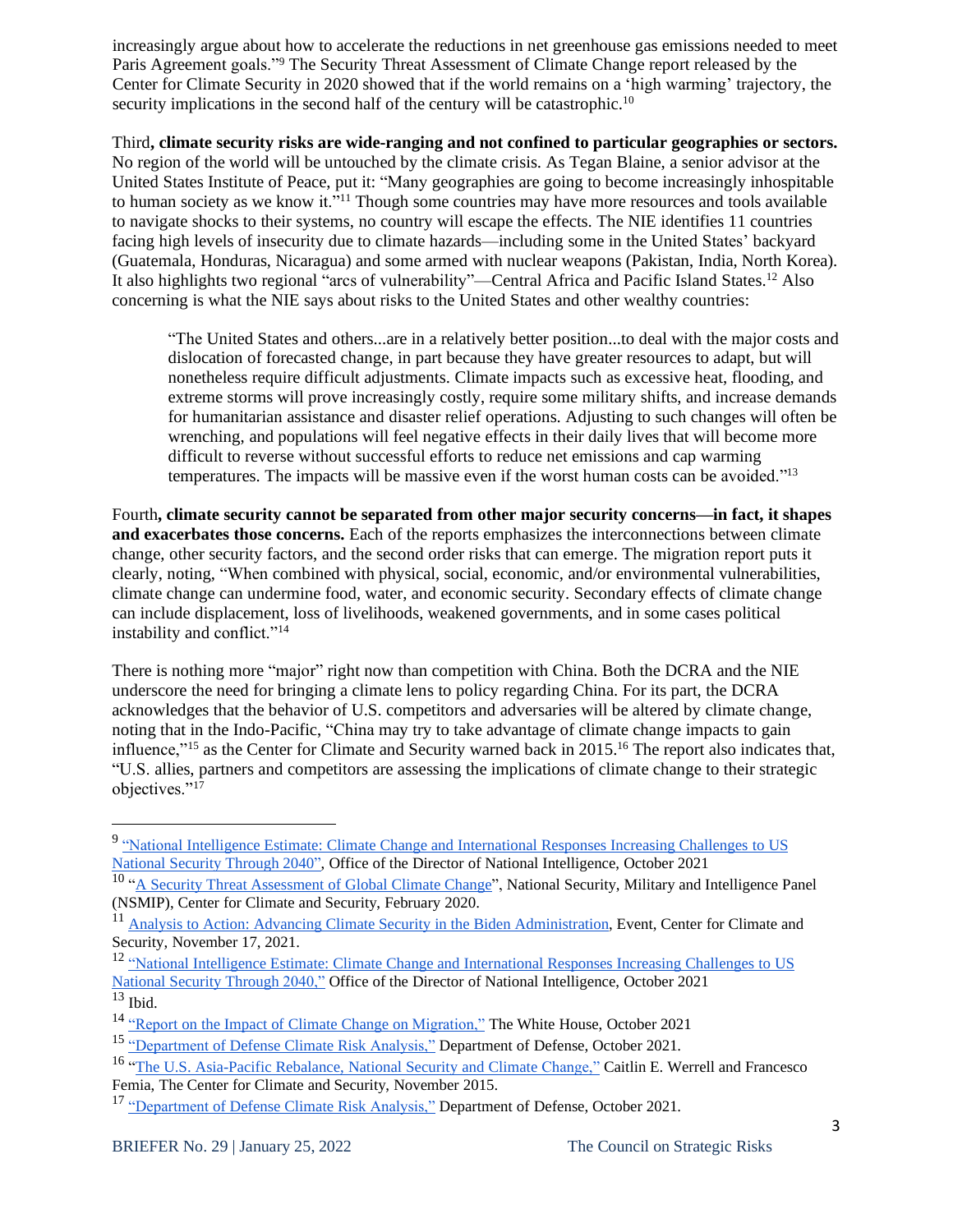The NIE identifies where China is trying to gain advantage in access to critical minerals and areas in which Chinese behavior is exacerbating climate risks, such as on the headwaters of shared river basins. For example, the report notes that Chinese dam-building on the Mekong River is already a flashpoint with downstream neighbors, because it "threatens the smooth flow of water for agriculture and fishing on which other countries rely heavily, particularly Cambodia and Vietnam."<sup>18</sup>

Finally, the migration report identifies the possibility that China could leverage migration stress in the West for its own gain, stating, "Absent a robust strategy from the United States and Europe to address climate-related migration, the People's Republic of China (PRC), Russia, and other states could seek to gain influence by providing direct support to impacted countries grappling with political unrest related to migration."<sup>19</sup>

Whereas the Secretary of Defense Lloyd Austin has termed China the pacing threat for the United States, climate change should be considered the shaping threat.<sup>20</sup> It will shape not only the foreign policy decision-making of adversaries like China and Russia, but of U.S. allies in Europe and the Pacific as well. Climate will shape nuclear concerns, violent extremism, and trade, among other strategic concerns. As John Conger, Director Emeritus of the Center for Climate and Security, has noted, the 2010 Quadrennial Defense Review cited climate change as an "instability accelerant."<sup>21</sup>

## **KEY ACTIONS FOR 2022**

As the Biden Administration develops its climate security agenda for the coming year, we recommend quick and concrete action in the following five areas to build on the momentum of 2021. We expect the forthcoming National Security Strategy (NSS), National Defense Strategy (NDS), and FY23 budget request to highlight the nexus of climate change and national security. The following recommendations are designed to further cement and institutionalize climate security gains within key agencies going forward.

**Mainstream Climate Security in Regional Strategies**. For climate security approaches to stick, they must be adopted and championed by regional policymakers at the National Security Council (NSC), the State Department (State), the Department of Defense (DoD) and the US Agency for International Development (USAID). In 2022, the NSC should consider developing a handful of regional or country climate security strategies, led by the Directorate of Climate and Energy in partnership with the respective regional teams. For its part, at the State Department, D/Policy Planning (S/P), the Special Envoy for Climate, and the Bureau of Oceans and International and Scientific Affairs (OES) should work with the regional assistant secretaries to ensure they have the analytic tools and personnel needed to bring a climate lens to their work on a regular basis. Similarly, at DoD, the Office of Secretary of Defense (Policy) (OSD(P)) should leverage the regional deep dives in the Defense Climate Risk Analysis report to partner with the combatant commands in developing climate-informed strategies and operational plans. Africa Command (AFRICOM) and Indo-Pacific Command (INDOPACOM) are particularly good places to start for DoD, given the high climate vulnerabilities in the former and the nexus of geopolitical competition and climate change in the latter.

**Link Climate Adaptation Programs with Conflict Prevention.** At the United Nations Climate Change Conference in 2021 (COP26), President Biden announced the President's Emergency Plan for Adaptation and Resilience (PREPARE) to support developing countries and communities in vulnerable situations around the world in their efforts to adapt to and manage the impacts of climate change. As USAID and

<sup>18</sup> "National Intelligence Estimate: Climate Change and [International](https://www.dni.gov/files/ODNI/documents/assessments/NIE_Climate_Change_and_National_Security.pdf) Responses Increasing Challenges to US National Security [Through](https://www.dni.gov/files/ODNI/documents/assessments/NIE_Climate_Change_and_National_Security.pdf) 2040," Office of the Director of National Intelligence, October 2021

<sup>&</sup>lt;sup>19</sup> "Report on the Impact of Climate Change on [Migration,"](https://www.whitehouse.gov/wp-content/uploads/2021/10/Report-on-the-Impact-of-Climate-Change-on-Migration.pdf) The White House, October 2021

<sup>&</sup>lt;sup>20</sup> Sherri Goodman, Erin Sikorsky and Francesco Femia "The US Can't [Compete](https://www.defenseone.com/ideas/2021/11/us-cant-compete-china-without-tackling-climate-change/186543/) with China Without Tackling Climate [Change,](https://www.defenseone.com/ideas/2021/11/us-cant-compete-china-without-tackling-climate-change/186543/)" *Defense One,* 1 November 2021.

<sup>21</sup> Analysis to Action: Advancing Climate Security in the Biden [Administration,](https://climateandsecurity.org/2021/12/looking-to-2022-next-steps-for-us-climate-security-policy/) Event, Center for Climate and Security, November 17, 2021.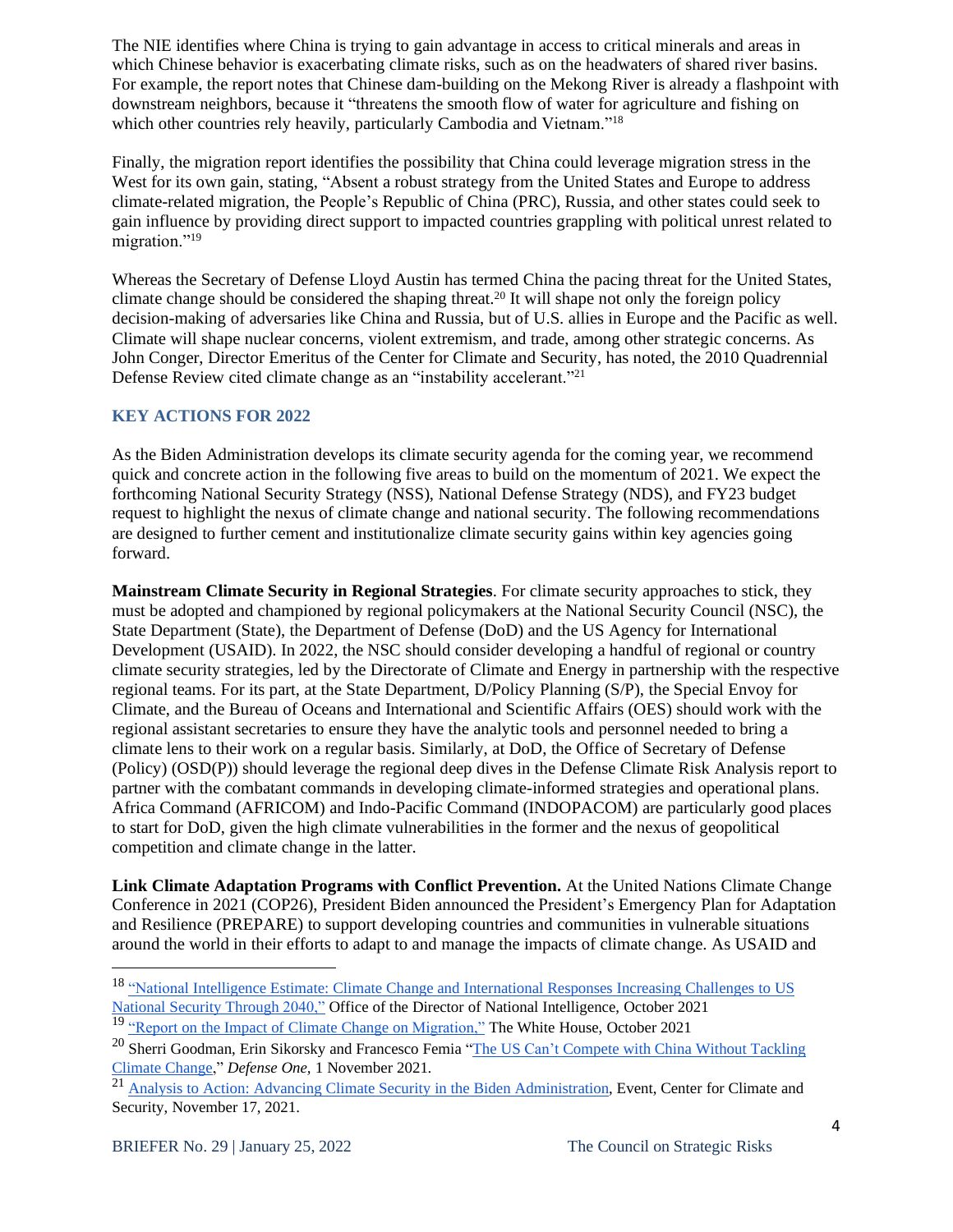State lead this new initiative, they should integrate environmental peacebuilding and climate security principles into its implementation, to ensure adaptation programming does not inadvertently exacerbate local competition or instability. The recent Senate confirmation of Assistant Secretary of State/Conflict and Stabilization Operations Anne Witowsky<sup>22</sup> provides an additional opportunity to deepen the integration of climate change into conflict prevention mechanisms in the department as well.

**Maximize Whole-of-Government Approaches Linking Climate Science and National Security.** In 2022, the Biden Administration should ensure the interagency is fully leveraging its coordinating bodies to build cross-sectoral climate security collaboration between the US scientific agencies and the national security community. This includes the soon-to-be-launched National Academies Climate Security Roundtable,<sup>23</sup> the Climate Security Advisory Council,<sup>24</sup> and the re-instated Climate Change and National Security Working Group.<sup>25</sup> The Administration should also explore opportunities to leverage the US Global Change Research Program to both inform climate security assessments of risks abroad and lay the groundwork for a national resilience plan that sets the stage for climate security at home.

**Increase Climate Security Support for Allies and Partners.** Senior US Defense officials regularly emphasize that one of the United States' key comparative advantages on the world stage is its allies and partners. Many of these countries face significant climate risks that will strain their military services and security posture, from more destructive tropical storms in the Indo-Pacific to droughts and heatwaves in the Middle East to thawing permafrost and opening sea lanes in the Arctic. This year the United States should fast track efforts to share its climate risk foresight capabilities and its technological know-how in building resilience and adaptation to climate shocks with allies and partners. One opportunity is the relaunch of a program akin to the Defense Environmental International Cooperation (DEIC) program, which could fund efforts by each combatant command to engage in climate security partnerships in their respective regions. The State Department should also robustly integrate climate security programming into its International Military Education and Training programs.

**Leverage Strategic Foresight Tools to Prepare for Climate Security Risks - Including Worst Case Scenarios**. Both the President's Executive Order on Tackling the Climate Crisis at Home and Abroad and the FY2022 National Defense Authorization Act (NDAA) require the Department of Defense to integrate climate change into its wargaming exercises. As DoD does so, it should consider so-called "worst case" climate scenarios in its planning. Many climate-related extreme weather events are hitting harder and earlier than scientists initially projected, and 2021 brought a range of unprecedented shocks—such as the December wildfires in Colorado and Hurricane Ida flooding in New York—that are redefining our climate baseline. Other agencies such as the State Department, the Director of National Intelligence, USAID and the Department of Homeland Security should also regularly conduct climate-related scenarios and tabletop exercises to facilitate planning. The intelligence community in particular should examine the less certain but high impact long term scenarios such as the potential collapse of the Thwaites Glacier in Antarctica. The National Security Council should also consider convening a government wide climate security exercise focused on the homeland.

## **CONCLUSION**

Climate change will be the shaping threat for national security concerns in the United States and around the world as we move through the twenty-first century. In 2021, the Biden Administration took big strides towards prioritizing climate security for the United States. Now as the government seeks to move from analysis to action, it can take immediate action in 2022 to institutionalize climate change within its national security agencies.

<sup>22</sup> PN496 — Anne A. Witkowsky — [Department](https://www.congress.gov/nomination/117th-congress/496) of State, Congress.gov, January 5, 2022

<sup>&</sup>lt;sup>23</sup> Climate Security [Roundtable,](https://www.nationalacademies.org/our-work/climate-security-roundtable#sl-three-columns-b6a5b647-e3c0-42dc-a01a-934489d7deb8) National Academies of Sciences, Engineering, Medicines.

<sup>24</sup> 50 U.S. Code § 3060 - Climate Security [Advisory](https://www.law.cornell.edu/uscode/text/50/3060) Council, Cornell Legal Information Institute.

<sup>&</sup>lt;sup>25</sup> Part I, Sec. 104. [Executive](https://www.whitehouse.gov/briefing-room/presidential-actions/2021/01/27/executive-order-on-tackling-the-climate-crisis-at-home-and-abroad/) Order on Tackling the Climate Crisis at Home and Abroad. The White House. January 27, 2021.